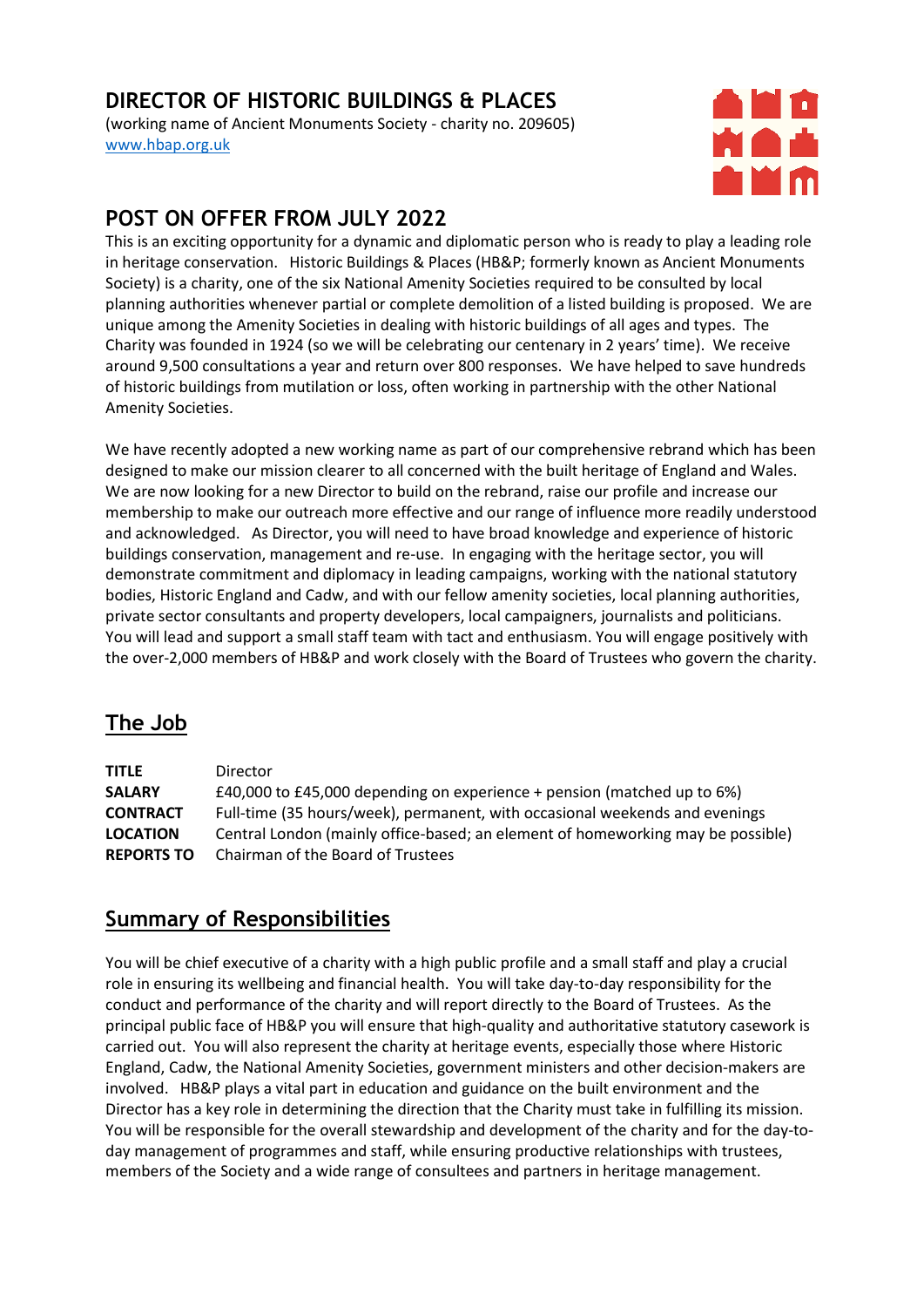# **Duties in detail**

### **Casework and campaigning**

- Ensuring that the Charity's casework is effectively and efficiently carried out, principally by overseeing and supporting the work of the caseworkers and attending casework committees
- Taking the lead in important cases and matters of policy relating to the historic environment, including attending meetings of the Joint Committee of the National Amenity Societies, HEF and IHBC and liaising with Historic England
- Overseeing and supporting the work of the Marketing & Communications Officer to develop social media and other means of raising the profile of the Charity
- Compiling statistics and reports for funding bodies and for the annual report.

### **Finance & Premises Management**

- Overseeing the Charity's financial management in conjunction with the Hon Treasurer
- Managing day to day finance and overseeing the work of the Membership & Finance Manager
- Drawing up the annual budget in collaboration with the Hon Treasurer and Chairman
- Monitoring income and expenditure against budget and taking appropriate action
- Preparing the annual report and accounts for audit and for approval by the Board of Trustees
- Liaising with the auditors and Charity Commission on the annual accounts
- Applying for and claiming grants (especially HE and Cadw) for casework and projects
- Liaising with the Charity's bankers and investment advisers
- Managing the office at St Ann's Vestry Hall, including supervising repairs and maintenance
- Overseeing the ownership and tenancies of 19 Causeway, Horsham, Sussex in liaison with managing agents.

#### **Staff, governance and management**

- Leading the staff, including overseeing working conditions and performance
- Conducting annual performance reviews with staff
- Recruiting new members of staff and ensuring employment contracts are prepared
- Ensuring, with the trustees, that the Charity's charitable objectives are being met, particularly by arranging and attending Board meetings (usually 4 or 5 a year)
- Reviewing policies, managing risks and ensuring that the Charity meets its legal, statutory and regulatory responsibilities
- Ensuring compliance with all relevant employment and charity law and recognising the conditions of grant givers
- Supervising occasional updating or revision of the constitution.

#### **Development**

- Helping to plan and implement the future development of the Charity
- Drawing up and maintaining 3-year plans for the Charity
- Arranging occasional away-day conferences for Trustees on policy
- Taking part in fundraising if required
- Overseeing and updating the Charity's computer network and website (working with IT staff).

#### **Education**

- Liaising with the editors and printers of our magazine *Heritage Now* and our annual journal*, Journal of Historic Buildings & Places* and providing input
- Ensuring publications appear on time (magazine currently 3 times a year; journal in the Spring)
- Working with the staff and trustees to produce a programme of events and activities throughout the year including lectures, visits and the AGM
- Helping to administer the annual Stephen Croad Essay prize
- Writing about and giving occasional lectures on the work of HB&P.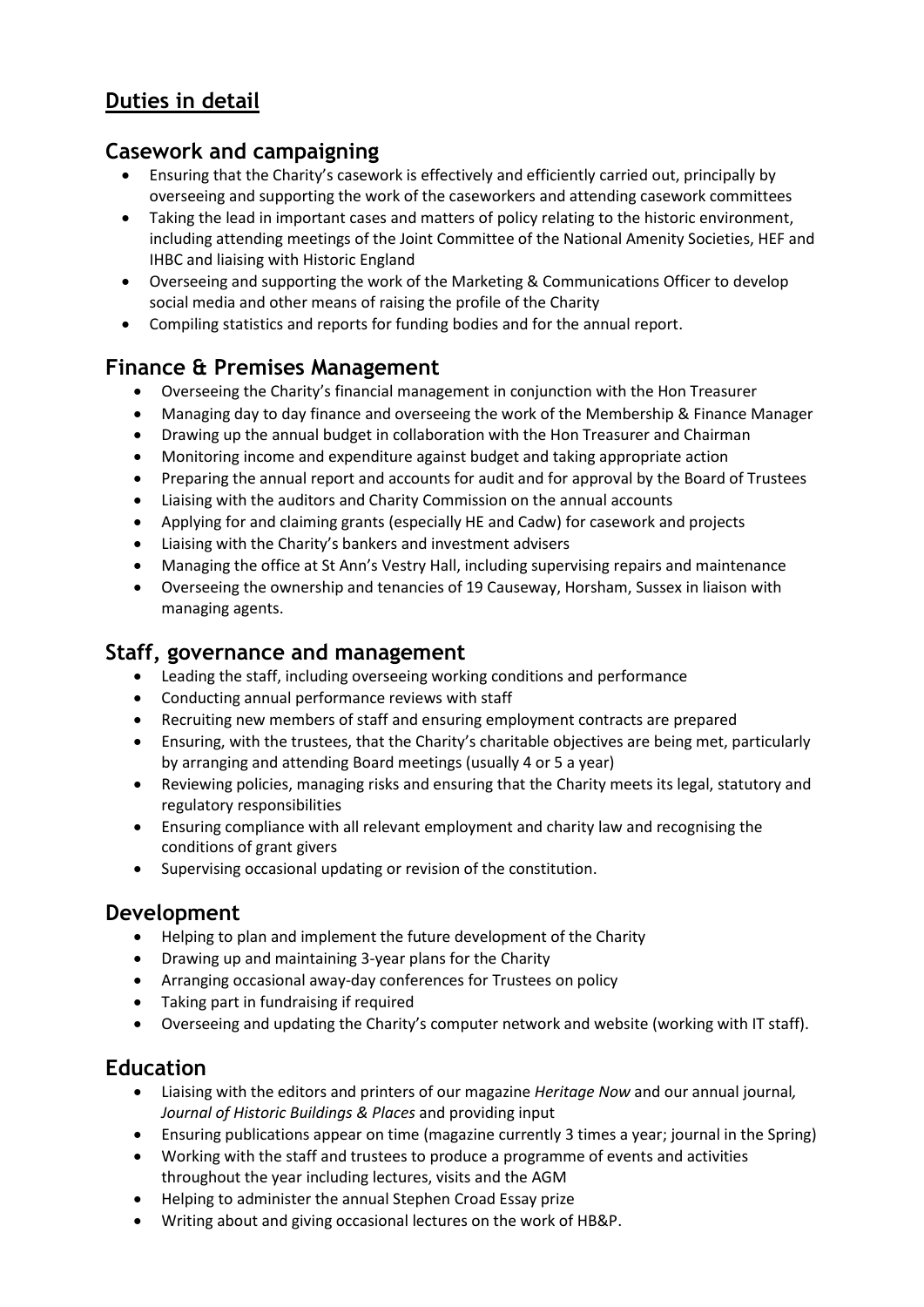#### **Members**

- Ensuring that the members of the Charity receive a high quality of service
- Overseeing and supporting the work of the Membership & Finance Manager
- Organising the AGM: correspondence, pre-visits, catering, av equipment, speaker etc, preparing all necessary paper.

### **Representation**

• Representing the Charity in the media, in public and with external partners and occasionally at public inquiries.

The Director is expected to perform such additional duties as are commensurate with the role. If you want to discuss the role in further detail, please contact our Chairman, Giles Quarme: [mail@quarme.com](about:blank) 

## **Person Specification** (either essential or desirable)

### **Experience**

- Educated to degree level or equivalent in an appropriate subject
- Broad knowledge of and enthusiasm for British architecture and cultural history
- Experience in the leadership and management of staff and volunteers and of the control of finances and administration, especially in a similar environment
- Experience in working with charities and trustees
- Knowledge of the planning system, particularly as it relates to the historic environment, and a commitment to the principles of the conservation movement
- A good level of computer literacy (Word, Outlook Express, Excel)
- Experience of managing simultaneous projects.

## **Personal attributes**

- Interest in and commitment to the aims of the Charity
- Confidence, energy and enthusiasm
- Self-motivation, and the ability to work decisively under pressure alongside the temperament to work cooperatively within a team or committee structure
- A flair for administration and a good business sense
- The ability to communicate well and enthusiastically, in writing and in speech, with a variety of people and bodies, including some who may not share your views
- The ability to work in a very small friendly team, or sometimes alone in the office
- The ability to deal sensitively and sympathetically with a wide range of people
- The ability to think strategically, while not losing touch with day-to-day detail
- The ability to think creatively.

While candidates might not possess all the experience or attributes listed above, the Charity will be keen to consider applicants who believe that they have relevant strengths to offer.

## **Conditions of employment**

There will be a six-month probationary period, after which the employment may be terminated by either party giving three months' notice.

The Director will be based at St Ann's Vestry Hall, 2 Church Entry, London EC4V 5HB or at such other place as the Charity may reasonably require. Some homeworking may be permitted. The office is a delightful if quirky Grade II listed building situated in a quiet lane near Blackfriars Station and St Paul's Cathedral. It is convenient for public transport by tube, overground rail or bus. Normal hours of work